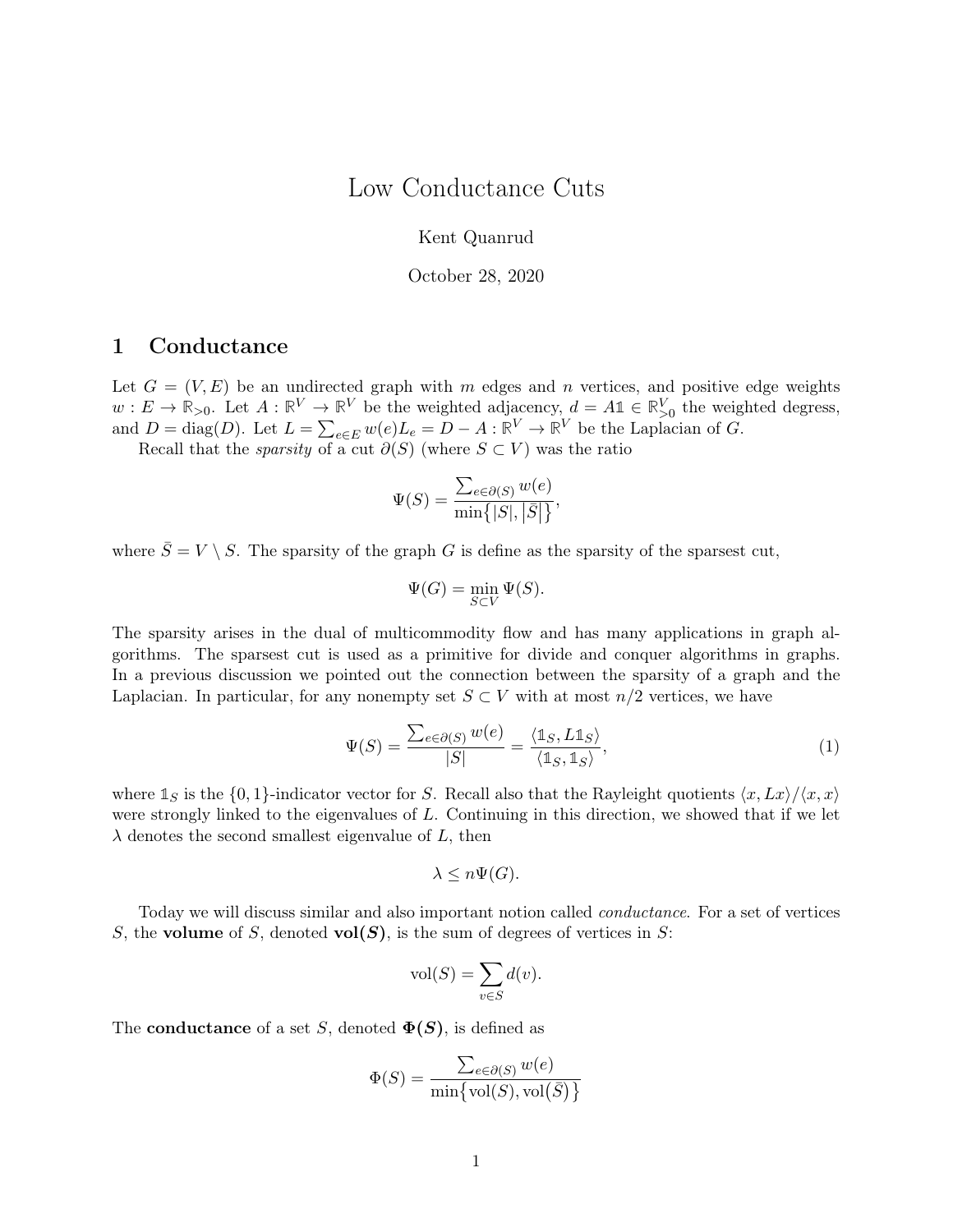

<span id="page-1-0"></span>Figure 1: Examples of graphs with varying levels of sparsity and conductance.

Note that  $\Phi(S)$  is always positive (for a connected graph) and at most 1. There is a clear resemblance between conductance and sparsity except here the vertices in the denominator are weighted by their degree. Similary to sparsity, we define the conductance of a graph as the minimum conductance of any cut:

$$
\Phi(G)=\min_{\emptyset\subsetneq S\subsetneq V}\Phi(S).
$$

Like sparsity, conductance is also useful for divide and conquer. The sparsest cut is more suited for divide and conquer on vertices, while conductance, where vertices are weighted by their degree, is more conducive to divide and conquer on edges. Recall that sparsity was naturally motivated by its connection to multicommodity flow. On the other hand, conductance is strongly connected to random walks. Indeed, for any set  $S$ , the stationary distribution is in  $S$  with probability proportional to vol(S). To continue this analogy, the conductance of a (small) set S models the amount of probability mass that enters and leaves  $S$  in each step at the stationary distribution. [Figure 1](#page-1-0) gives some examples of graphs with different levels of sparsity and conductance.

We would like to express conductance in algebraic terms, similar to sparsity in [\(1\).](#page-0-0) While the numerator in [\(1\)](#page-0-0) seems appropriate, the denominator does not capture the volume. Instead, consider the following quotient:

$$
\frac{\langle x, Lx \rangle}{\langle x, Dx \rangle} \text{ where } x \in \mathbb{R}^V. \tag{2}
$$

For any set S with at most half the total volume, we have

$$
\Phi(S) = \frac{\sum_{e \in \partial(S)} w(e)}{\text{vol}(S)} = \frac{\langle \mathbb{1}_S, L \mathbb{1}_S \rangle}{\langle \mathbb{1}_S, D \mathbb{1}_S \rangle}.
$$

That said, the quotient  $(2)$  does not have a direct connection to the Laplacian L in the same way as sparsity did. However, it is connected to the *normalized Laplacian*, which is the map  $M : \mathbb{R}^V \to \mathbb{R}^V$ defined by

$$
M = D^{-1/2} L D^{-1/2}.
$$

For any vector x, letting  $y = D^{1/2}x$ , we have

$$
\frac{\langle x, Lx \rangle}{\langle x, Dx \rangle} = \frac{\langle y, My \rangle}{\langle y, y \rangle}.
$$

Since the normalized Laplacian  $M$  is also symmetric, the RHS models the eigenvalues of  $M$ . In today's discussion, we will study the eigenvalues of M and relate it to the condutance of the graph.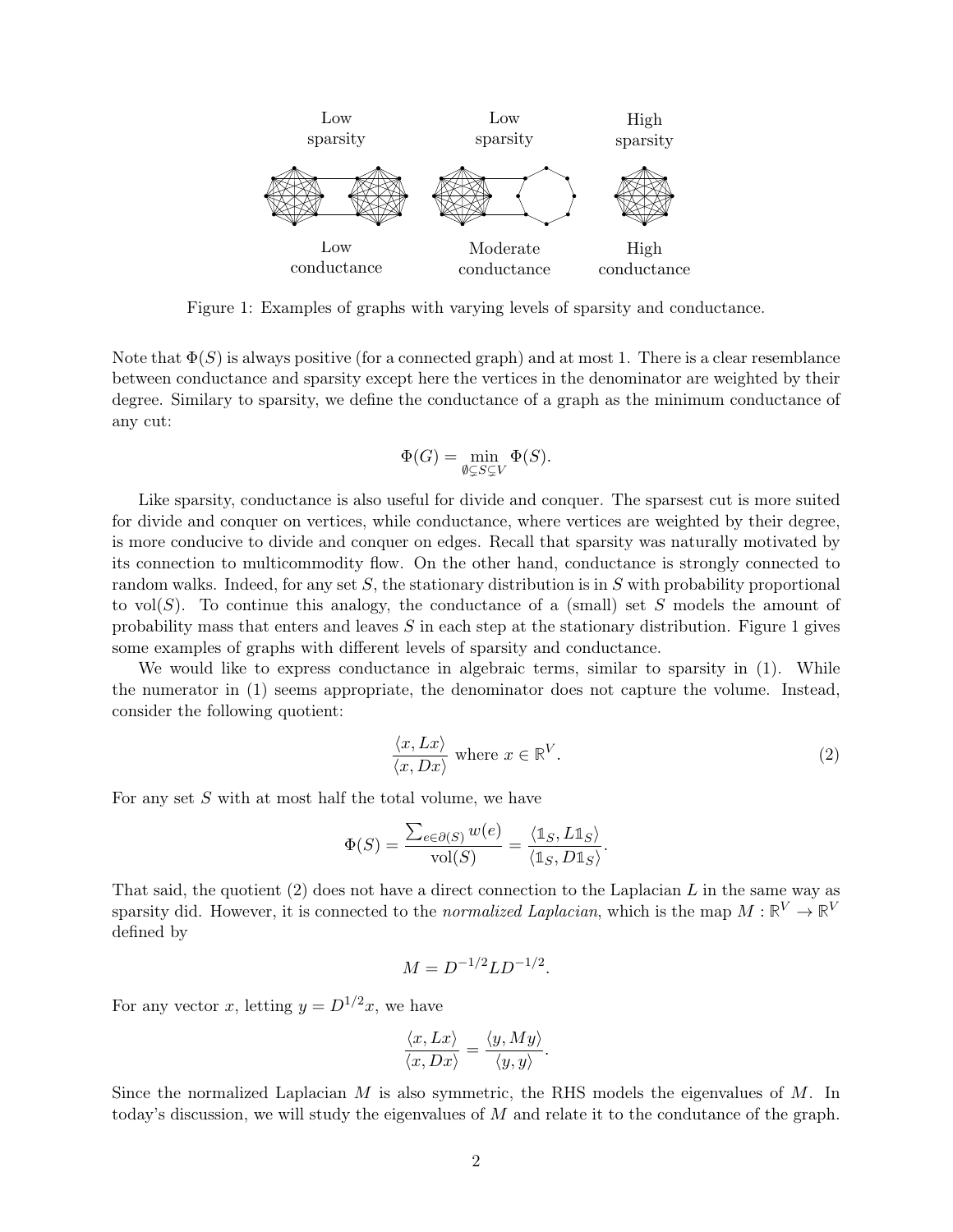We first point out that there are some *similarities* to other matrices that we have studied. Let  $R = AD^{-1}$ :  $\mathbb{R}^V \to \mathbb{R}^V$  denote the random walk map. Recall that the normalized random walk matrix Q was defined as

$$
Q = D^{-1/2} R D^{1/2} = D^{-1/2} A D^{-1/2}.
$$

To draw the connection to M, if we expand  $L = D - A$ , then we have

$$
M = D^{-1/2}(D - A)D^{-1/2} = I - Q = D^{-1/2}(I - R)D^{1/2}.
$$

**Theorem 1.** Let  $G = (V, E)$  be an undirected graph with m edges and n vertices, and positive edge weights  $w: E \to \mathbb{R}_{>0}$ . Let  $M: \mathbb{R}^V \to \mathbb{R}^V$  be the normalized Laplacian and  $R: \mathbb{R}^V \to \mathbb{R}^V$  the random walk matrix. Then M is similar to  $I - R$ , and (equivalently)  $I - M$  is similar to R.

Recall that similarity preserves eigenvalues. Since R has its eigenvalues in  $[-1, 1]$  and 1 with multiplicity 1, M has its eigenvalues in  $[0, 2]$  and eigenvalue 0 with multiplicity 1.

The goal today is to prove another theorem about the eigenvalues of  $M$ . This one relates the second smallest eigenvalue of  $M$  to the conductance of  $G$ . The inequality is called Cheeger's inequality due to an analogous bound by Jeff Cheeger for continuous manifolds.

**Theorem 2.** Let  $G = (V, E)$  be an undirected graph with m edges and n vertices, and positive edge weights  $w : E \to \mathbb{R}_{>0}$ . Let M be the normalized Laplacian of G. Let  $\lambda$  be the second smallest eigenvalue of M. Then

$$
\frac{\lambda}{2} \le \Phi(G) \le \sqrt{2\lambda}.
$$

### 2 Fiedler's algorithm: the upper bound

In this section we present an algorithm proof of the upper bound,  $\Phi(G) \leq \lambda$ , due to Fiedler [\[Fie73\]](#page-7-0). The algorithm is fairly simple, based on previous discussions, the algorithm might be able to guess it.

Recall that

$$
\lambda = \min_{y: \langle \sqrt{d}, y \rangle = 0} \frac{\langle y, My \rangle}{\langle y, y \rangle} = \min_{x: \langle d, x \rangle = 0} \frac{\langle x, Lx \rangle}{\langle x, Dx \rangle}.
$$

Let  $x \in \mathbb{R}^V$  with  $\langle d, x \rangle = 0$  attain  $\lambda$  on the RHS. (We note that eigenvectors, thus x, can be computed.) x is orthogonal to d and, assuming that we have normalized such that  $\langle x, Dx \rangle = 1, x$ has a "fractional cut value" of  $\langle x, Lx \rangle = \lambda$ . Our goal is to "round" the "fractional cut"  $x \in \mathbb{R}^V$  to a set S without loosing too much on the sparsity. How?

As an additional hint, we point out that a similar setup arose before for minimum  $(s, t)$ -cut and sparsest cut. In each case we had a "fractional cut" from the LP and wanted to produce a discrete one.

The correct answer is to output the *best cut along the line embedding*  $x -$  yet again! This is called Fiedler's algorithm and pseudocode is given in [Figure 2.](#page-3-0)

As with  $(s, t)$ -cut and sparsest cut before, the analysis is probabilistic. We will show that that a randomized variant returns a satisfying cut with nonzero probability. For an appropriate distribution of random cuts alone the line embedding  $x$ , we show that a *random cut* is good in expectation. More precisely, for  $t \in \mathbb{R}$ , let  $S_t = \{v \in V : x_v \ge t\}$ . We will find a distribution over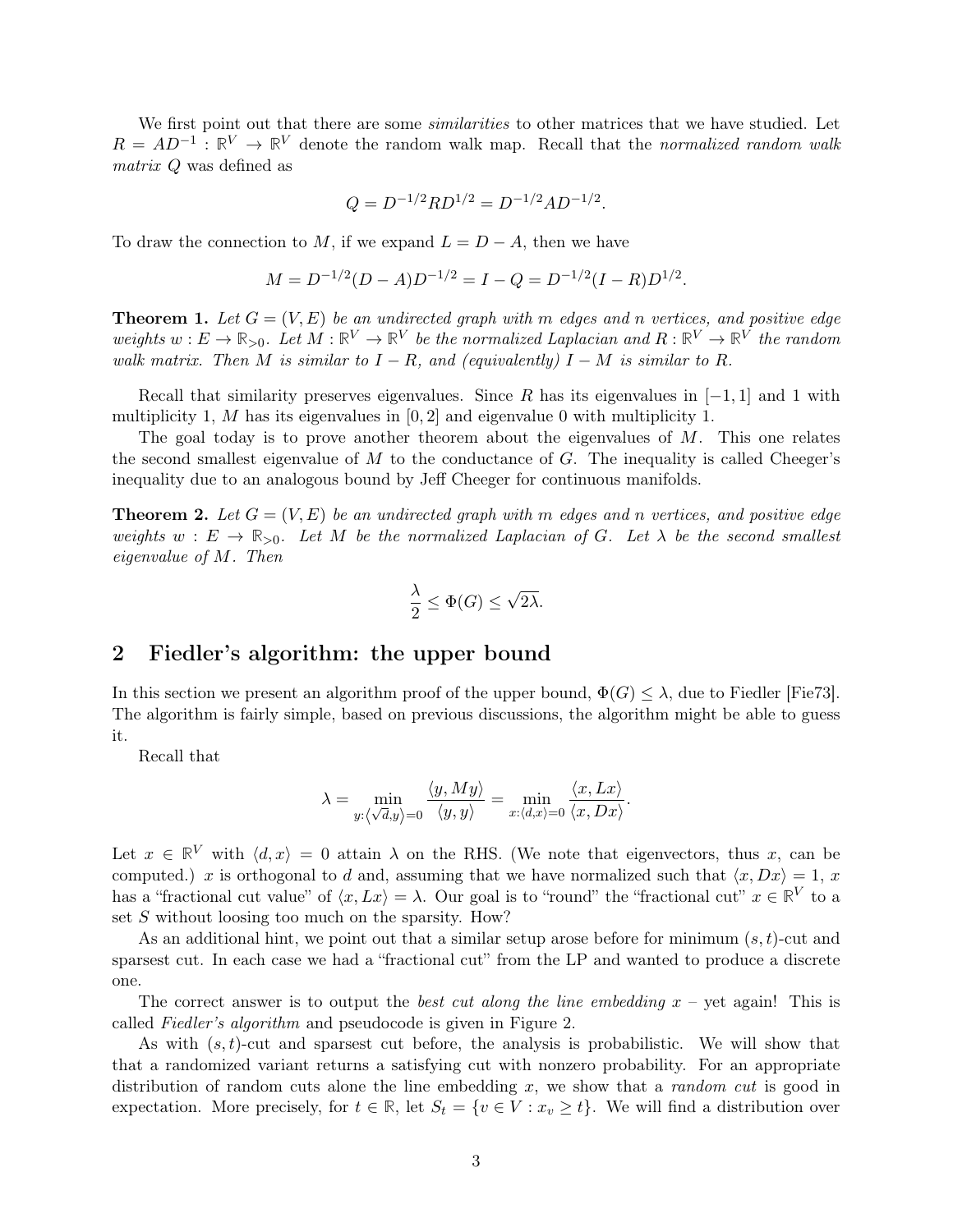Fiedler $(G = (V, E))$ 1. let  $x$  minimize  $\frac{\langle x, Lx\rangle}{\langle x, Dx\rangle}$  s.t.  $\langle x, d\rangle = 0$  and  $x \neq 0$ 2. for  $t \in \mathbb{R}$ , let  $S_t = \{v \in V : x_v \ge t\}$ 3. let  $t \in \mathbb{R}$  minimize  $\frac{\langle S_t,LS_t \rangle}{\min \bigl\{ \partial (S_t),\partial (\bar{S}_t) \bigr\}}$ 4. return  $S_t$ 

<span id="page-3-0"></span>Figure 2: Fiedler's algorithm for low-conductance cuts.

 $t \in \mathbb{R}$  such that a random cut  $S_t$  has nonzero chance of good sparsity. The distribution will be more involved then the simple distribution for  $(s, t)$ -cut, which was simply the uniform distribution.

We define the distribution is defined as follows. First, let  $m \in \mathbb{R}^n$  be the "median point" such that

$$
\sum_{v:x_v \le m} d_v \ge \frac{1}{2} \text{ and } \sum_{v:x_v \ge m} d_v \ge \frac{1}{2}.
$$

Let  $t_0 = \min_v x_v$  be the smallest coordinate value in x and let  $t_1 = \max_v x_v$  be the largest coordinate value. Scaling x if necessary, we assume that  $(m-t_0)^2 + (t_1 - m)^2 = 1$ . The distribution over  $t \in [t_0, t_1]$  is defined by

$$
P[\alpha \le t \le \beta] = (m - \alpha)^2 + (m - \beta)^2
$$

for  $t_0 \leq \alpha \leq m \leq \beta \leq t_1$  $t_0 \leq \alpha \leq m \leq \beta \leq t_1$ .<sup>1</sup> For  $t \in \mathbb{R}$ , let  $S_t = \{v : x_v \leq t\}$ . We will show that with nonzero probability,  $\Phi(\partial(S_t)) \leq \sqrt{2\lambda}$ .

#### 2.1 High level proof

In this section, we give a high-level proof of correctness of Fiedler's algorithm. In particular, we identify three key lemma's, and then use them to prove the overall theorem. These lemma's are proved in subsequent sections.

The overall structure is similar to our previous discussion on sparsest cut. There we had a ratio of random terms and we analyzed the expected value of the numerator and denominator separately. These were then combined to show that there exists a good cut. Here we start with a lemma addressing the number; i.e., the expected weight of edges cut by  $S_t$ .

**Lemma 3.** 
$$
E\left[\sum_{e \in \partial(S_t)} w(e)\right] \le \sqrt{2\langle x, Lx \rangle \langle x - m\mathbb{1}, D(x - m\mathbb{1})\rangle}.
$$

The next lemma addresses the denominator; i.e., the volume on the smaller side of the cut.

**Lemma 4.**  $E[\min\{\text{vol}(S_t), \text{vol}(\bar{S}_t)\}] = \langle x - m\mathbb{1}, D(x - m\mathbb{1})\rangle.$ 

<sup>&</sup>lt;sup>1</sup>We note that specifying the probability of t being in any given closed interval suffices to describe a continuous distribution  $t \in \mathbb{R}$ . Note that the rescaling sets  $P[t_0 \le t \le t_1] = 1$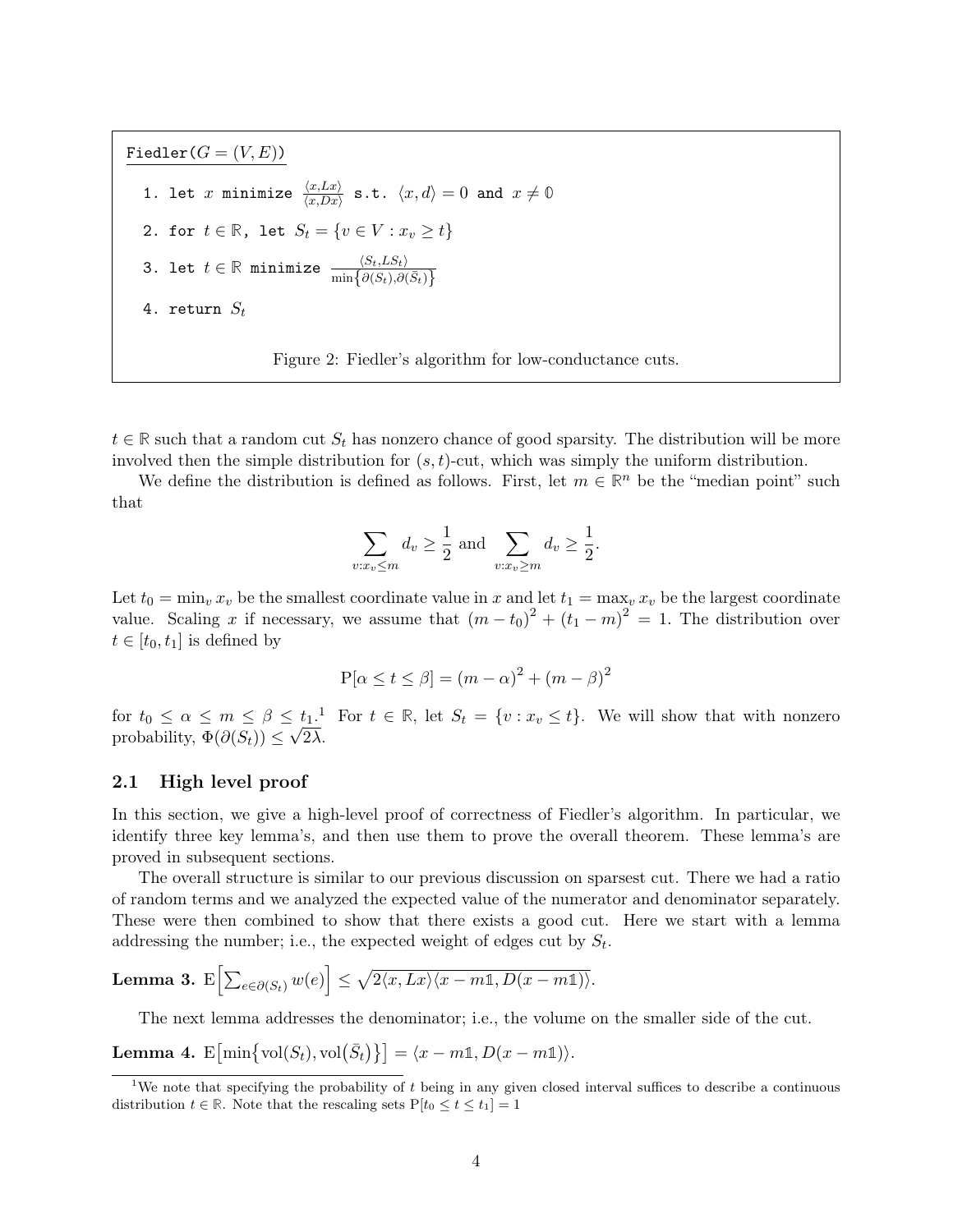We now have bounds on the expecation of the numerator and denominator of  $\Phi(S_t)$ . As we showed in our discussion of sparsest cut, this implies there exists a cut  $S_t$  whose conductance matches these expected values.

<span id="page-4-1"></span>**Lemma 5.** 
$$
P\left[\Phi(\partial(S_t)) \leq \frac{E\left[\sum_{e \in \partial(S_t)} w(e)\right]}{E[\min\{\text{vol}(S_t), \text{vol}(\bar{S}_t)\}]}\right] > 0.
$$

Finally, to relate  $\partial(S_t)$  to the eigenvalue, we need to address the fact that  $x - m1$  is not orthogonal to d. But the following lemma shows that the affine shift by m**1** only decreases the Rayleigh quotient, as follows. This is simply because translation by **1** does not effect the numerator, and can only increase the denominator.

<span id="page-4-0"></span>**Lemma 6.** Let  $\langle x, d \rangle = 0$ . For any  $\alpha \in \mathbb{R}$ ,

$$
\frac{\langle x + \alpha \mathbb{1}, L(x + \alpha \mathbb{1}) \rangle}{\langle x + \alpha \mathbb{1}, D(x + \alpha \mathbb{1}) \rangle} \le \frac{\langle x, Lx \rangle}{\langle x, Dx \rangle}.
$$

*Proof.* We have  $\langle x, Lx \rangle = \langle x + \alpha \mathbb{1}, L(x + \alpha \mathbb{1}) \rangle$  because  $\mathbb{1} \in \text{ker}(L)$ . On the other hand, the function  $f(\alpha) = \langle x + \alpha \mathbb{1}, D(x + \alpha \mathbb{1}) \rangle$  is convex with derivative  $2\langle d, x + \alpha \mathbb{1} \rangle = 2\alpha \langle d, \mathbb{1} \rangle$ , so it is minimized at  $\alpha = 0$ .

All put together, we obtain the following.

**Theorem 7.** In polynomial time, Fiedler's algorithm computes S such that  $\Phi(\partial(S)) \leq 2\sqrt{\Phi(G)}$ .

Proof. We have

$$
\mathrm{P}\!\left[\Phi(\partial(S_t)) \leq \sqrt{2\frac{\langle x, Lx \rangle}{\langle x, Dx \rangle}}\right] \stackrel{\text{(a)}}{\geq} \mathrm{P}\!\left[\Phi(\partial(S_t)) \leq \frac{\mathrm{E}\!\left[\sum_{e \in \partial(S_t)} w(e)\right]}{\mathrm{E}\!\left[\min\{\mathrm{vol}(S_t), \mathrm{vol}(\bar{S}_t)\}\right]}\right] \stackrel{\text{(b)}}{\geq} 0,
$$

as desired. Here (a) is by [Lemma 6](#page-4-0) and (b) is by [Lemma 5.](#page-4-1)

#### 2.2 Expected size of the cut

We first analyze the expected size of the cut random. The first probability gives an upper bound on the problem of an edge  $e = \{u, v\}$ , in terms of the coordinates  $x_u$  and  $x_v$ .

**Lemma 8.** For an edge  $e = \{u, v\} \in E$ ,

$$
P[e \in \partial(S_t)] \le |x_u - x_v|(|x_u - m| + |x_v - m|).
$$

*Proof.* We have three different cases, depending on where  $x_u$  and  $x_v$  lie relative to m. We assume without loss of generality that  $x_u \leq x_v$ .

1. Suppose  $x_u \leq m \leq x_v$ .

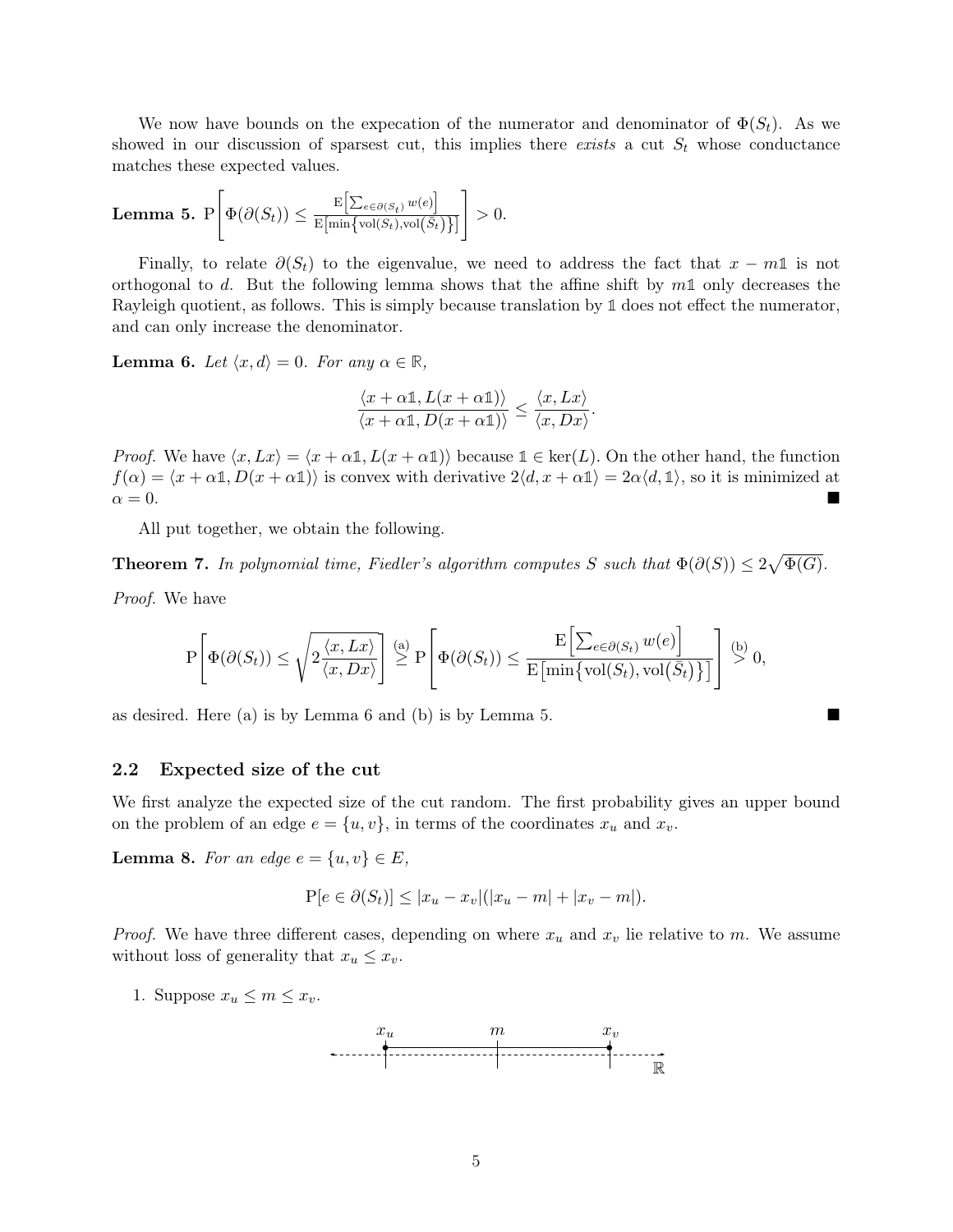Then

$$
P[e \in \partial(S_t)] = P[x_u \le t \le x_v] = (m - x_u)^2 + (m - x_v)^2
$$
  
\n
$$
\le |x_u - x_v|(|m - x_u| + |m - x_v|).
$$

where (a) observes that  $|m - x_u| \le |x_u - x_v|$  and  $|m - x_v| \le |x_u - x_v|$ .

2. Suppose  $m \leq x_u \leq x_v$ .



Then

$$
P[e \in \partial(S_t)] = (m - x_v)^2 - (m - x_u)^2
$$
  
=  $(|x_v - m| + |x_u - m|)(|x_v - m| - |x_u - m|)$   
 $\stackrel{\text{(b)}}{=} |x_v - x_u|(|x_v - m| + |x_u - m|),$ 

where (b) observes that  $|x_v - m| = x_v - m$ ,  $|x_u - m| = x_u - m$ , and  $x_v - x_u = |x_v - x_u|$ .

3. Suppose  $x_u \leq x_v \leq m$ .



Then

$$
P[e \in \partial(S_t)] = (m - x_u)^2 - (m - x_v)^2
$$
  
=  $(|x_u - m| + |x_v - m|)(|x_u - m| - |x_v - m|)$   
 $\stackrel{(c)}{=} |x_v - x_u|(|x_v - m| + |x_u - m|),$ 

where (c) observes that  $|x_v - m| = m - x_v$ ,  $|x_u - m| = m - x_u$ , and  $x_v - x_u = |x_v - x_u|$ .

 $\blacksquare$ 

The next lemma bounds the expected weight of the cut.

Lemma 3. E $\left[\sum_{e \in \partial(S_t)} w(e)\right] \leq \sqrt{2\langle x, Lx \rangle \langle x-m\mathbb{1}, D(x-m\mathbb{1})\rangle}.$ 

Proof. We have,

$$
\mathcal{E}\left[\sum_{e \in \partial(S_t)} w(e)\right] = \sum_{\{u,v\} \in E} w(e)\mathcal{P}[e \in \partial(S)]
$$
\n
$$
\leq \sum_{\{u,v\} \in E} w(e)|x_v - x_u|(|x_v - m| + |x_u - m|)
$$
\n
$$
\leq \sqrt{\sum_{\{u,v\} \in E} w(e)(x_v - x_u)^2} \sqrt{\sum_{\{u,v\} \in E} w(e)(|x_v - m| + |x_u - m|)^2}.
$$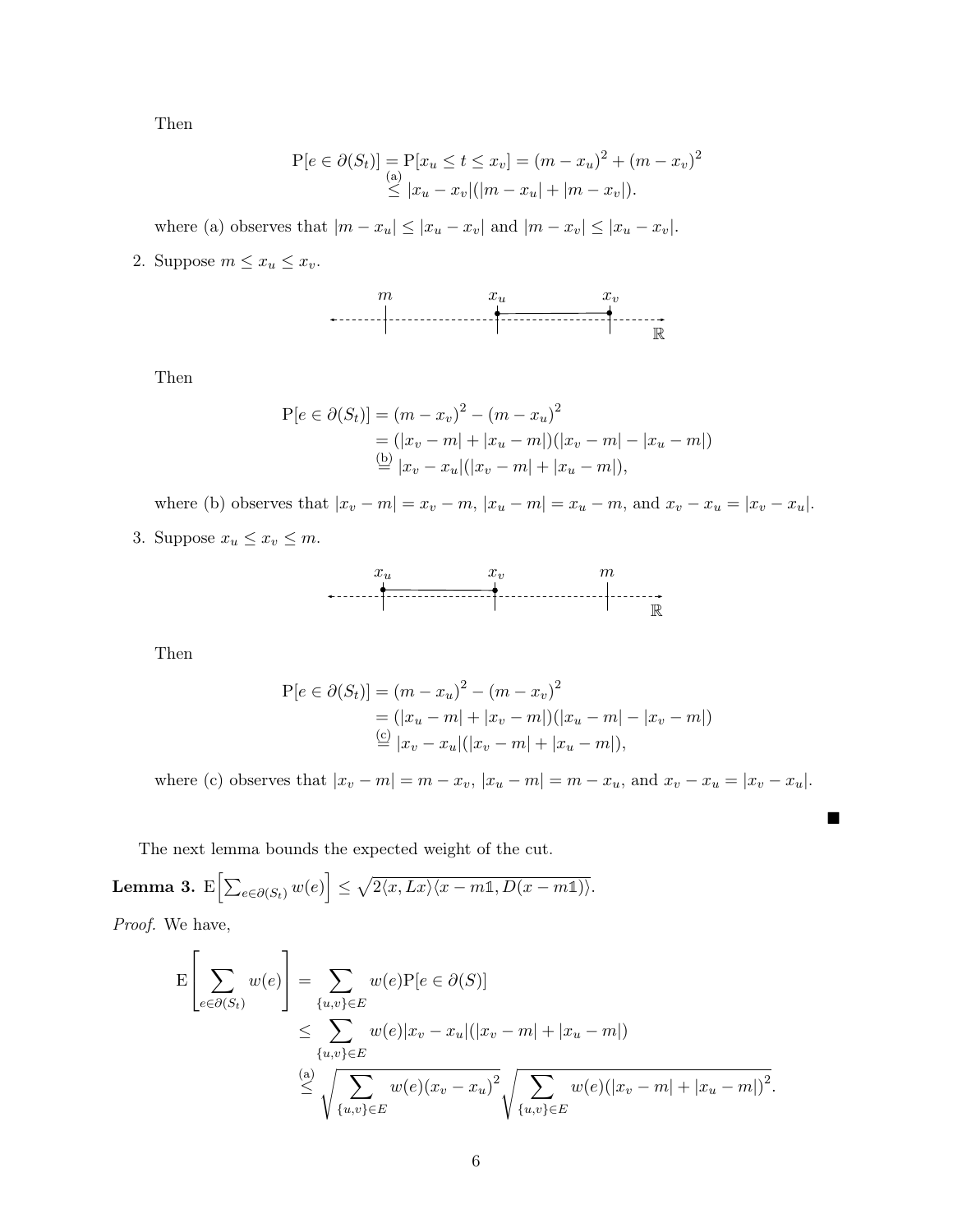by (a) Cauchy-Schwartz. For the first term, we have

$$
\sum_{\{u,v\}\in E} w(e)(x_v - x_u)^2 = \langle x, Lx \rangle.
$$

For the second term, we have

$$
\sum_{\{u,v\}\in E} w(e)(|x_v - m| + |x_u - m|)^2 \stackrel{\text{(b)}}{\leq} 2 \sum_{\{u,v\}\in E} w(e) ((x_v - m)^2 + (x_u - m)^2)
$$

$$
= 2 \sum_{u} \text{vol}(u)(x_u - m)^2
$$

$$
= \langle x - m\mathbb{1}, D(x - m\mathbb{1}) \rangle,
$$

where (b) applies the inequality  $2ab \leq a^2 + b^2$ 

#### 2.3 Expected volume

Lemma 4.  $E[\min\{\text{vol}(S_t), \text{vol}(\bar{S}_t)\}] = \langle x - m\mathbb{1}, D(x - m\mathbb{1})\rangle.$ 

*Proof.* If  $t \geq m$ , then  $vol(S_t) \leq vol(\bar{S}_t)$ , and if  $t \leq m$ , then  $vol(\bar{S}_t) \leq vol(S_t)$ . We have  $P[t \geq m] =$  $(t_1 - m)^2$  and

$$
\mathbb{E}[\text{vol}(S_t) \,|\, t \ge m] = \frac{1}{(u-m)^2} \sum_{x_v \ge m} d_v^2 (x_v - m)^2.
$$

Similarly, we have  $P[t \le m] = (m - t_0)^2$  and

$$
E[vol(\bar{S}_t) | t \le m] = \frac{1}{(m-t_0)^2} \sum_{x_v \le m} d_v^2 (x_v - m)^2.
$$

By conditioning on whether  $t$  is  $\geq$  or  $\leq$  m, we have

$$
E\left[\min\left\{\text{vol}(S_t),\text{vol}(\bar{S}_t)\right\}\right] = E\left[\text{vol}(S_t) \mid t \ge m\right]P[t \ge m] + E\left[\text{vol}(S_t) \mid t \le m\right]P[t \le m]
$$

$$
= \sum_{x_v} d_v^2(x_v - m)^2 = \langle x - m\mathbb{1}, D(x - m\mathbb{1})\rangle,
$$

as desired.

### 3 The lower bound, as an exercise

**Exercise 1.** Let  $S \subseteq V$  induced the minimum conductance cut; i.e.,  $vol(S) \le vol(V)/2$  and  $\Phi(G) = \Phi(S)$ . Consider the vector  $x = D^{1/2} \mathbb{1}_S$  and let  $y = D^{1/2} \mathbb{1}_{\bar{S}}$ .

1. Show that

$$
\frac{\langle x, Mx \rangle}{\langle x, x \rangle} = \frac{\langle S, LS \rangle}{\langle S, DS \rangle}, \frac{\langle y, My \rangle}{\langle y, y \rangle} = \frac{\langle \overline{S}, L\overline{S} \rangle}{\langle \overline{S}, D\overline{S} \rangle}, \text{ and } \langle x, y \rangle = 0.
$$

2. Show that for any  $\alpha, \beta \neq 0$ , we have

 $\langle \alpha x + \beta y, M(\alpha x + \beta y) \rangle \leq 2\Phi(G).$ 

- 3. Argue that one can choose  $\alpha, \beta \neq 0$  such that  $\langle d, \alpha x + \beta y \rangle = 0$ .
- 4. Finally, prove that the second smallest eigenvector of  $M$  is  $\leq 2\Phi(G)$ .